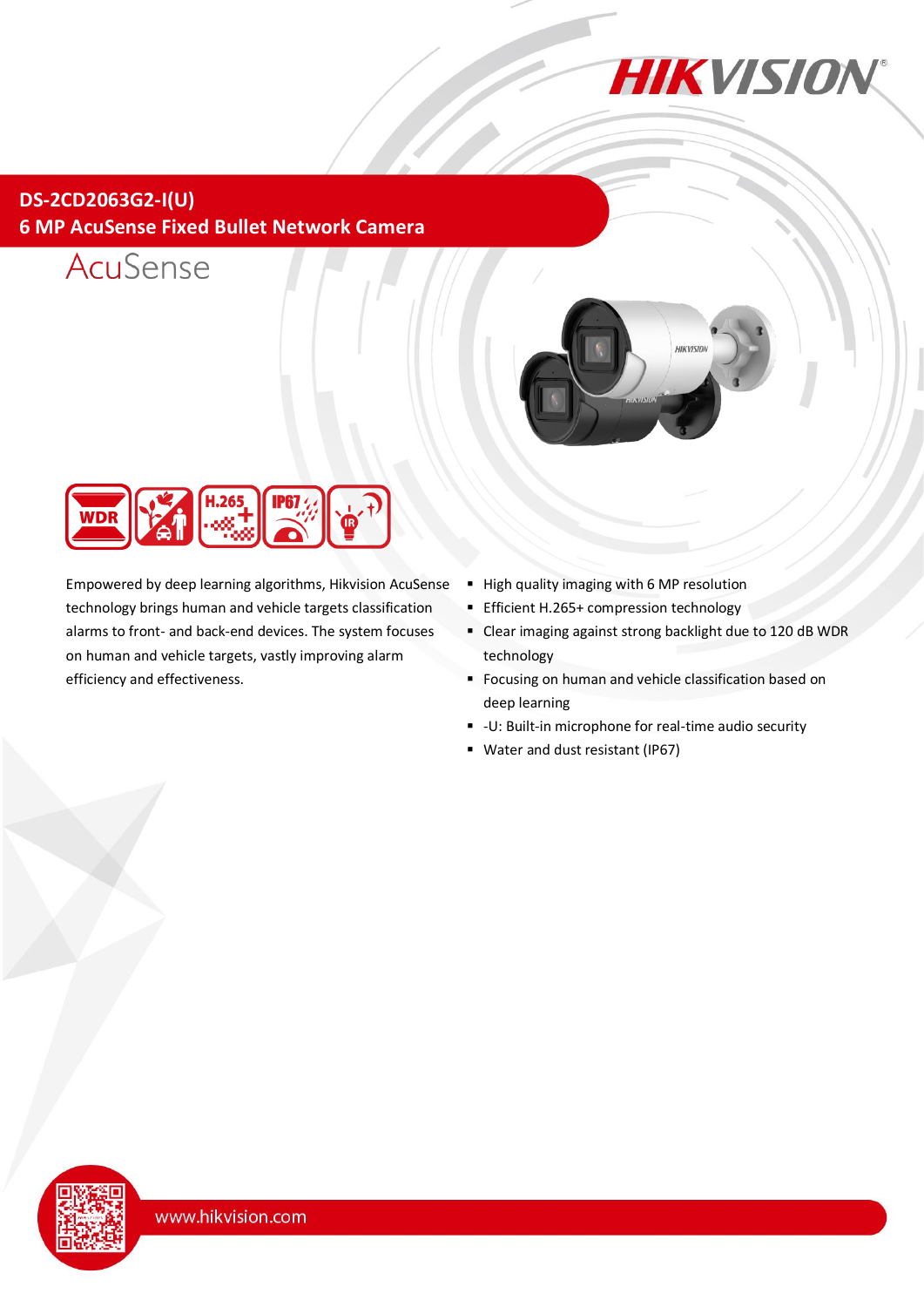

# **Specification**

| Camera                        |                                                                          |  |
|-------------------------------|--------------------------------------------------------------------------|--|
| Image Sensor                  | 1/2.8" Progressive Scan CMOS                                             |  |
| Min. Illumination             | Color: 0.005 Lux @ (F1.6, AGC ON), B/W: 0 Lux with IR                    |  |
| <b>Shutter Speed</b>          | 1/3 s to 1/100,000 s                                                     |  |
| Slow Shutter                  | Yes                                                                      |  |
| P/N                           | P/N                                                                      |  |
| Wide Dynamic Range            | 120 dB                                                                   |  |
| Day & Night                   | IR cut filter                                                            |  |
| Angle Adjustment              | Pan: 0° to 360°, tilt: 0° to 90°, rotate: 0° to 360°                     |  |
| Lens                          |                                                                          |  |
| Lens Type                     | Fixed focal lens, 2.8, 4, and 6 mm optional                              |  |
| Focal Length & FOV            | 2.8 mm, horizontal FOV 107°, vertical FOV 57°, diagonal FOV 128°         |  |
|                               | 4 mm, horizontal FOV 87°, vertical FOV 46°, diagonal FOV 105°            |  |
|                               | 6 mm, horizontal FOV 54°, vertical FOV 29°, diagonal FOV 63°             |  |
| Lens Mount                    | M12                                                                      |  |
| Iris Type                     | Fixed                                                                    |  |
| Aperture                      | F1.6                                                                     |  |
| <b>DORI</b>                   |                                                                          |  |
|                               | 2.8 mm: D: 73 m, O: 29 m, R: 15 m, I: 7 m                                |  |
| <b>DORI</b>                   | 4 mm: D: 90 m, O: 35 m, R: 18 m, I: 9 m                                  |  |
|                               | 6 mm: D: 147 m, O: 58 m, R: 29 m, I: 15 m                                |  |
| Illuminator                   |                                                                          |  |
| Supplement Light Type         | <b>IR</b>                                                                |  |
| <b>Smart Supplement Light</b> | Yes                                                                      |  |
| IR Wavelength                 | 850 nm                                                                   |  |
| IR Range                      | Up to 40 m                                                               |  |
| <b>Video</b>                  |                                                                          |  |
| Max. Resolution               | $3200 \times 1800$                                                       |  |
| Main Stream                   | 50 Hz: 20 fps (3200 × 1800)                                              |  |
|                               | 25 fps (2688 × 1520, 1920 × 1080, 1280 × 720)                            |  |
|                               | 60 Hz: 20 fps (3200 × 1800)                                              |  |
|                               | 30 fps (2688 × 1520, 1920 × 1080, 1280 × 720)                            |  |
| Sub-Stream                    | 50 Hz: 25 fps (640 × 480, 640 × 360)                                     |  |
|                               | 60 Hz: 30 fps (640 $\times$ 480, 640 $\times$ 360)                       |  |
| Third Stream                  | 50 Hz: 10 fps (1920 × 1080, 1280 × 720, 640 × 480, 640 × 360)            |  |
|                               | 60 Hz: 10 fps (1920 × 1080, 1280 × 720, 640 × 480, 640 × 360)            |  |
|                               | *Third stream is supported under certain settings.                       |  |
| Video Compression             | Main stream: H.265/H.264/H.264+/H.265+                                   |  |
|                               | Sub-stream: H.265/H.264/MJPEG                                            |  |
|                               | Third stream: H.265/H.264                                                |  |
| Video Bit Rate                | *Third stream is supported under certain settings.<br>32 Kbps to 16 Mbps |  |
|                               |                                                                          |  |
| H.264 Type                    | Baseline Profile/Main Profile/High Profile                               |  |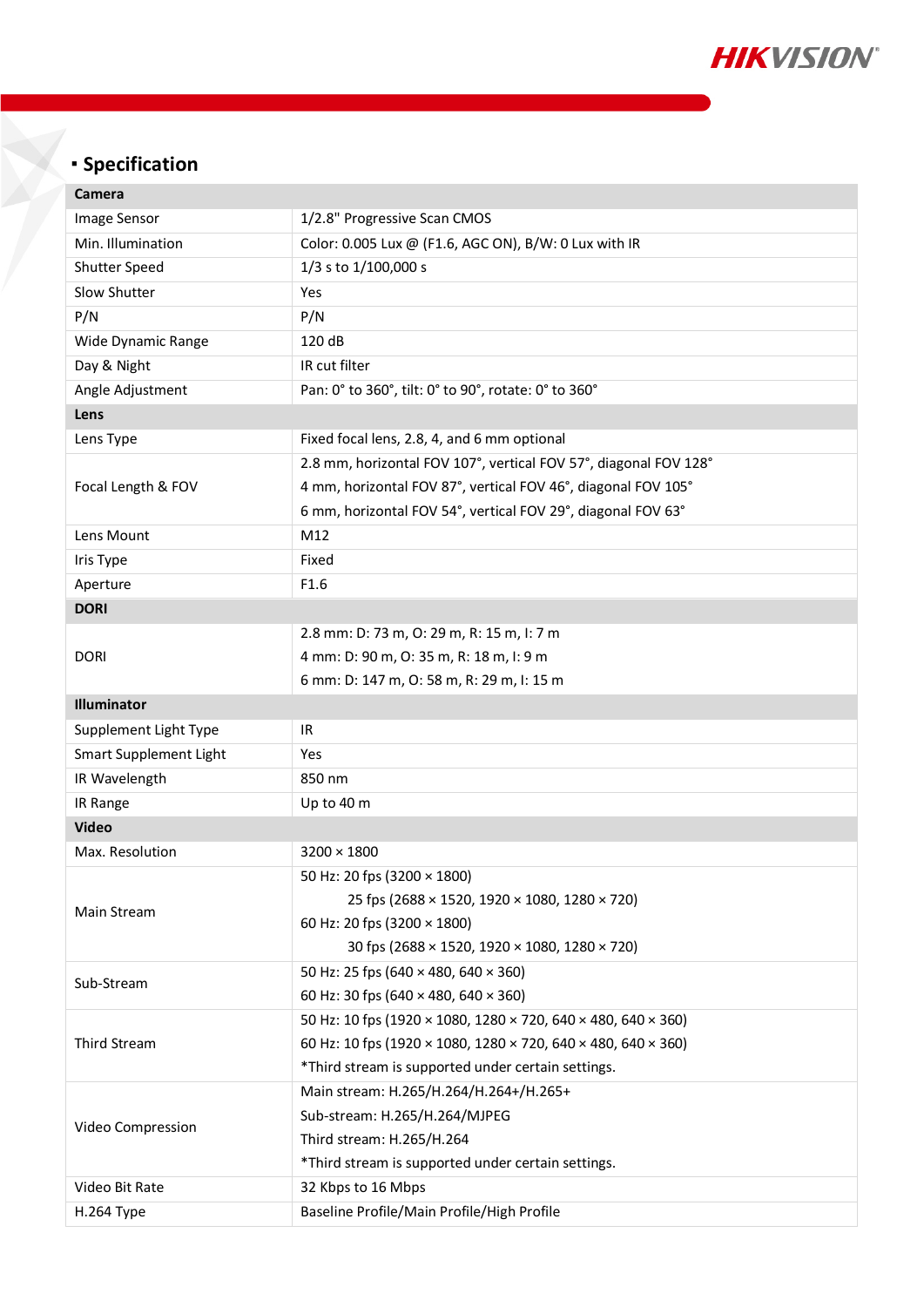

| H.265 Type                         | Main Profile                                                                           |  |
|------------------------------------|----------------------------------------------------------------------------------------|--|
| $H.264+$                           | Main stream supports                                                                   |  |
| $H.265+$                           | Main stream supports                                                                   |  |
| <b>Bit Rate Control</b>            | CBR/VBR                                                                                |  |
| Scalable Video Coding (SVC)        | H.264 and H.265 encoding                                                               |  |
| Region of Interest (ROI)           | 1 fixed region for main stream and sub-stream                                          |  |
| <b>Audio</b>                       |                                                                                        |  |
| Audio Compression                  | -U: G.711ulaw/G.711alaw/G.722.1/G.726/MP2L2/PCM/MP3/AAC                                |  |
| Audio Bit Rate                     | -U: 64 Kbps (G.711ulaw/G.711alaw)/16 Kbps (G.722.1)/16 Kbps (G.726)/16 Kbps to 64      |  |
|                                    | Kbps (AAC)/32 to 192 Kbps (MP2L2)/8 to 320 Kbps (MP3)                                  |  |
| <b>Audio Sampling Rate</b>         | -U: 8 kHz/16 kHz/32 kHz/44.1 kHz/48 kHz                                                |  |
| <b>Environment Noise Filtering</b> | -U: Yes                                                                                |  |
| <b>Network</b>                     |                                                                                        |  |
| Protocols                          | TCP/IP, ICMP, HTTP, HTTPS, FTP, DHCP, DNS, DDNS, RTP, RTSP, NTP, UPnP, SMTP,           |  |
|                                    | IGMP, 802.1X, QoS, IPv4, IPv6, UDP, Bonjour, SSL/TLS, PPPoE, SNMP                      |  |
| Simultaneous Live View             | Up to 6 channels                                                                       |  |
| API                                | Open Network Video Interface (Profile S, Profile G), ISAPI, SDK                        |  |
| User/Host                          | Up to 32 users. 3 user levels: administrator, operator and user                        |  |
|                                    | Password protection, complicated password, HTTPS encryption, IP address filter,        |  |
| Security                           | Security Audit Log, basic and digest authentication for HTTP/HTTPS, TLS 1.1/1.2, WSSE  |  |
|                                    | and digest authentication for Open Network Video Interface                             |  |
| Network Storage                    | NAS (NFS, SMB/CIFS), auto network replenishment (ANR)                                  |  |
| Client                             | iVMS-4200, Hik-Connect, Hik-Central                                                    |  |
|                                    | Plug-in required live view: IE 10, IE 11                                               |  |
| Web Browser                        | Plug-in free live view : Chrome 57.0+, Firefox 52.0+                                   |  |
|                                    | Local service: Chrome 57.0+, Firefox 52.0+                                             |  |
| Image                              |                                                                                        |  |
| Image Parameters Switch            | Yes                                                                                    |  |
| <b>Image Settings</b>              | Rotate, mirror, privacy mask, saturation, brightness, contrast, sharpness, gain, white |  |
|                                    | balance adjustable by client software or web browser                                   |  |
| Day/Night Switch                   | Day, Night, Auto, Schedule                                                             |  |
| Image Enhancement                  | BLC, HLC, 3D DNR                                                                       |  |
| <b>SNR</b>                         | $\geq$ 52 dB                                                                           |  |
| Interface                          |                                                                                        |  |
| Ethernet Interface                 | 1 RJ45 10 M/100 M self-adaptive Ethernet port                                          |  |
| On-Board Storage                   | Built-in memory card slot, support microSD card, up to 256 GB                          |  |
| <b>Built-in Microphone</b>         | -U: Yes                                                                                |  |
| Hardware Reset                     | Yes                                                                                    |  |
| Event                              |                                                                                        |  |
| <b>Basic Event</b>                 | Motion detection (human and vehicle targets classification), video tampering alarm,    |  |
|                                    | exception                                                                              |  |
| <b>Face Detection</b>              | Yes                                                                                    |  |
| <b>Deep Learning Function</b>      |                                                                                        |  |
| <b>Perimeter Protection</b>        | Line crossing detection, intrusion detection                                           |  |
|                                    | Supports human and vehicle targets classification                                      |  |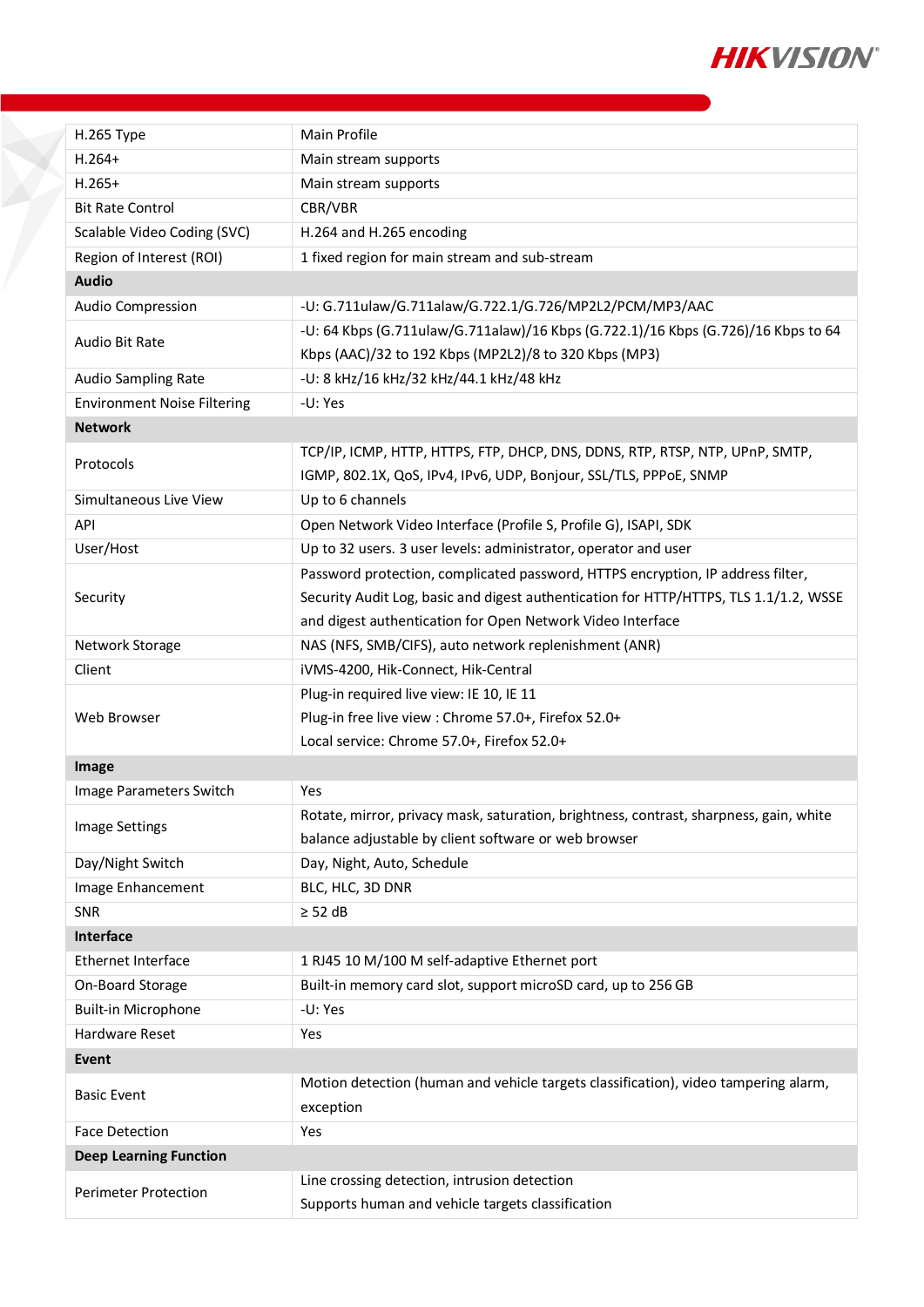

| Linkage Method                             | Upload to FTP/memory card/NAS, notify surveillance center, trigger recording, trigger    |
|--------------------------------------------|------------------------------------------------------------------------------------------|
|                                            | capture, send email                                                                      |
| Camera Material                            | Aluminum alloy body                                                                      |
|                                            | IR cover: plastic                                                                        |
| Camera Dimension                           | $\emptyset$ 70 mm × 161.7 mm ( $\emptyset$ 2.8" × 6.4")                                  |
| Package Dimension                          | 216 mm $\times$ 121 mm $\times$ 118 mm (8.6" $\times$ 4.8" $\times$ 4.7")                |
| Camera Weight                              | Approx. 485 g (1.1 lb.)                                                                  |
| With Package Weight                        | Approx. 744 g (1.6 lb.)                                                                  |
| <b>Storage Conditions</b>                  | -30 °C to 60 °C (-22 °F to 140 °F). Humidity 95% or less (non-condensing)                |
| <b>Startup and Operating</b><br>Conditions | -30 °C to 60 °C (-22 °F to 140 °F). Humidity 95% or less (non-condensing)                |
| Web Client Language                        | 33 languages                                                                             |
|                                            | English, Russian, Estonian, Bulgarian, Hungarian, Greek, German, Italian, Czech, Slovak, |
|                                            | French, Polish, Dutch, Portuguese, Spanish, Romanian, Danish, Swedish, Norwegian,        |
|                                            | Finnish, Croatian, Slovenian, Serbian, Turkish, Korean, Traditional Chinese, Thai,       |
|                                            | Vietnamese, Japanese, Latvian, Lithuanian, Portuguese (Brazil), Ukrainian                |
| <b>General Function</b>                    | Anti-flicker, heartbeat, password reset via email, pixel counter                         |
| <b>Firmware Version</b>                    | V5.5.113                                                                                 |
| Software Reset                             | Yes                                                                                      |
| Power Consumption and Current              | 12 VDC, 0.5 A, max. 6 W                                                                  |
|                                            | PoE (802.3af, 36 V to 57 V), 0.2 A to 0.13 A, max. 7.2 W                                 |
| Power Supply                               | 12 VDC ± 25%, reverse polarity protection                                                |
|                                            | PoE: 802.3af, Class 3                                                                    |
| Power Interface                            | Ø5.5 mm coaxial power plug                                                               |
| Approval                                   |                                                                                          |
| <b>EMC</b>                                 | FCC (47 CFR Part 15, Subpart B); CE-EMC (EN 55032: 2015, EN 61000-3-2: 2014, EN          |
|                                            | 61000-3-3: 2013, EN 50130-4: 2011 +A1: 2014); RCM (AS/NZS CISPR 32: 2015); IC            |
|                                            | (ICES-003: Issue 6, 2016); KC (KN 32: 2015, KN 35: 2015)                                 |
| Safety                                     | UL (UL 60950-1); CB (IEC 60950-1:2005 + Am 1:2009 + Am 2:2013); CE-LVD (EN               |
|                                            | 60950-1:2005 + Am 1:2009 + Am 2:2013); BIS (IS 13252(Part                                |
|                                            | 1):2010+A1:2013+A2:2015)                                                                 |
| Environment                                | CE-RoHS (2011/65/EU); WEEE (2012/19/EU); Reach (Regulation (EC) No 1907/2006)            |
| Protection                                 | IP67 (IEC 60529-2013)                                                                    |

#### **Available Model**

DS-2CD2063G2-I (2.8/4/6 mm) DS-2CD2063G2-IU (2.8/4/6 mm) DS-2CD2063G2-IU (2.8 mm) (Black)